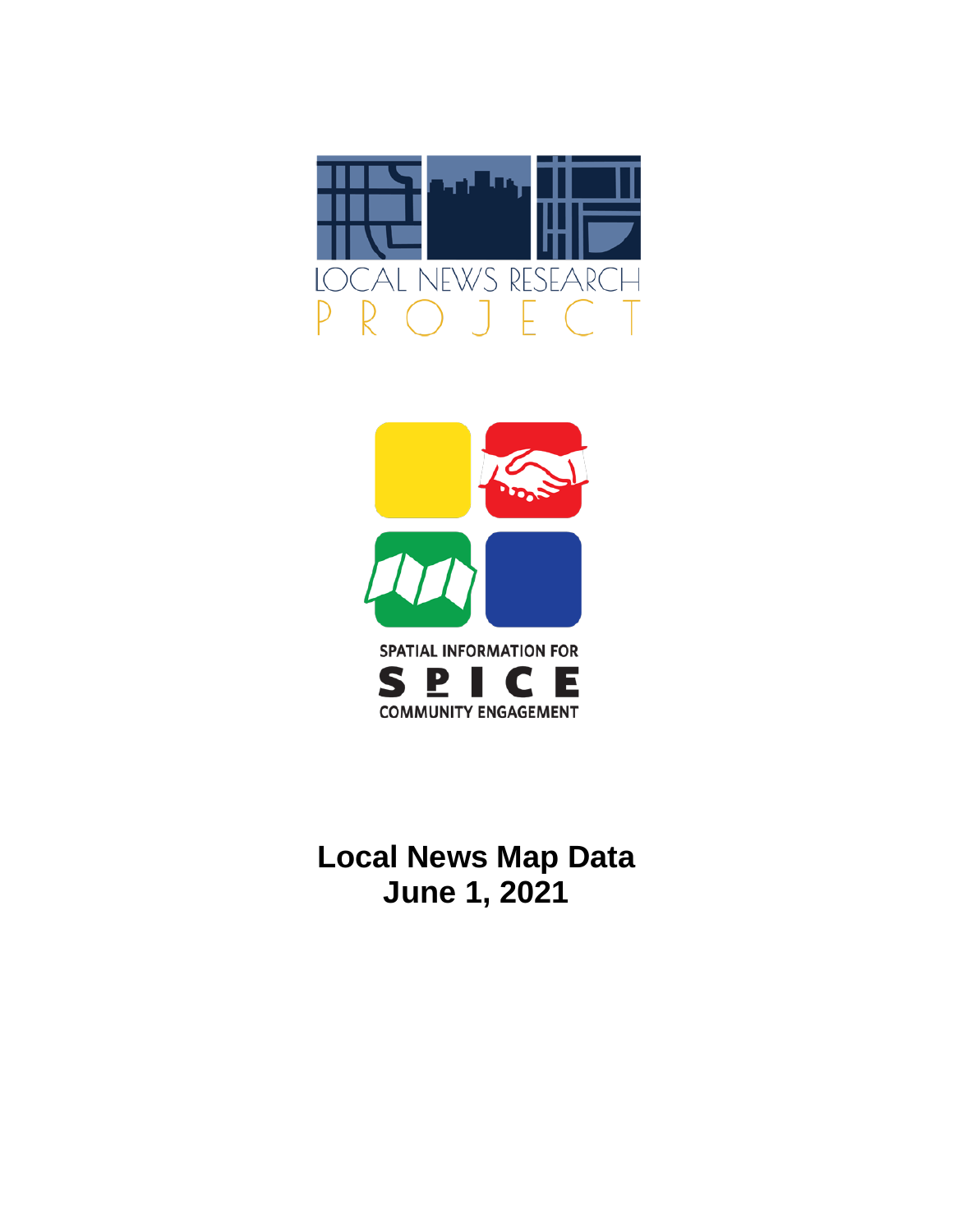#### ABOUT THIS PROJECT

The Local News Map is a crowd-sourced resource that tracks what is happening to local newspapers, broadcast outlets and online news sites in communities across Canada. It displays data going back to 2008, which marked the beginning of a deep recession and a turning point for many previously profitable local news organizations. This report, which is produced every two months and archived [here,](http://localnewsresearchproject.ca/category/local-news-map-data) summarizes the latest data available on the map.

For the purposes of this project, a local news outlet is defined as a news organization that maintains independence from those it covers, demonstrates a commitment to accuracy/transparency, and is devoted primarily to reporting and publishing timely, originallyproduced news about local people, places, issues and events in a defined geographic area.

This project is the result of a collaboration between Professor [April Lindgren,](http://rsj.journalism.ryerson.ca/team/april-lindgren/) lead investigator for the [Local News Research Project](http://localnewsresearchproject.ca/) at Ryerson University's School of Journalism and Associate Professor [Jon Corbett,](http://joncorbett.com/JonCorbett/Home.html) who leads the University of British Columbia's [SpICE](http://spice.geolive.ca/)  [Lab](http://spice.geolive.ca/) (Spatial Information for Community Mapping). Funding for this project has been provided by the Rossy Foundation, the [Ken and Debbie Rubin Public Interest Advocacy Fund,](http://kenrubin.ca/grants/) the [Canadian](http://geothink.ca/)  [Geospatial and Open Data Research Partnership,](http://geothink.ca/) the Canadian Media Union/CWA Canada, Canadian Journalists for Free Expression, a Mitacs Accelerate grant, Unifor and Ryerson University.

Credits/citations: The Local News Map is a joint project of the Local News Research Project at Ryerson University's School of Journalism and the University of British Columbia's SpICE Lab (Spatial Information for Community Mapping).

Lindgren, April and Corbett, Jon. (2021). *Local News Map Data: June 1, 2021.*  <http://localnewsresearchproject.ca/category/local-news-map-data>

Visit the map:<https://localnewsmap.geolive.ca/>

Contact us: [localnewspoverty@gmail.com](mailto:localnewspoverty@gmail.com)

### **Contents**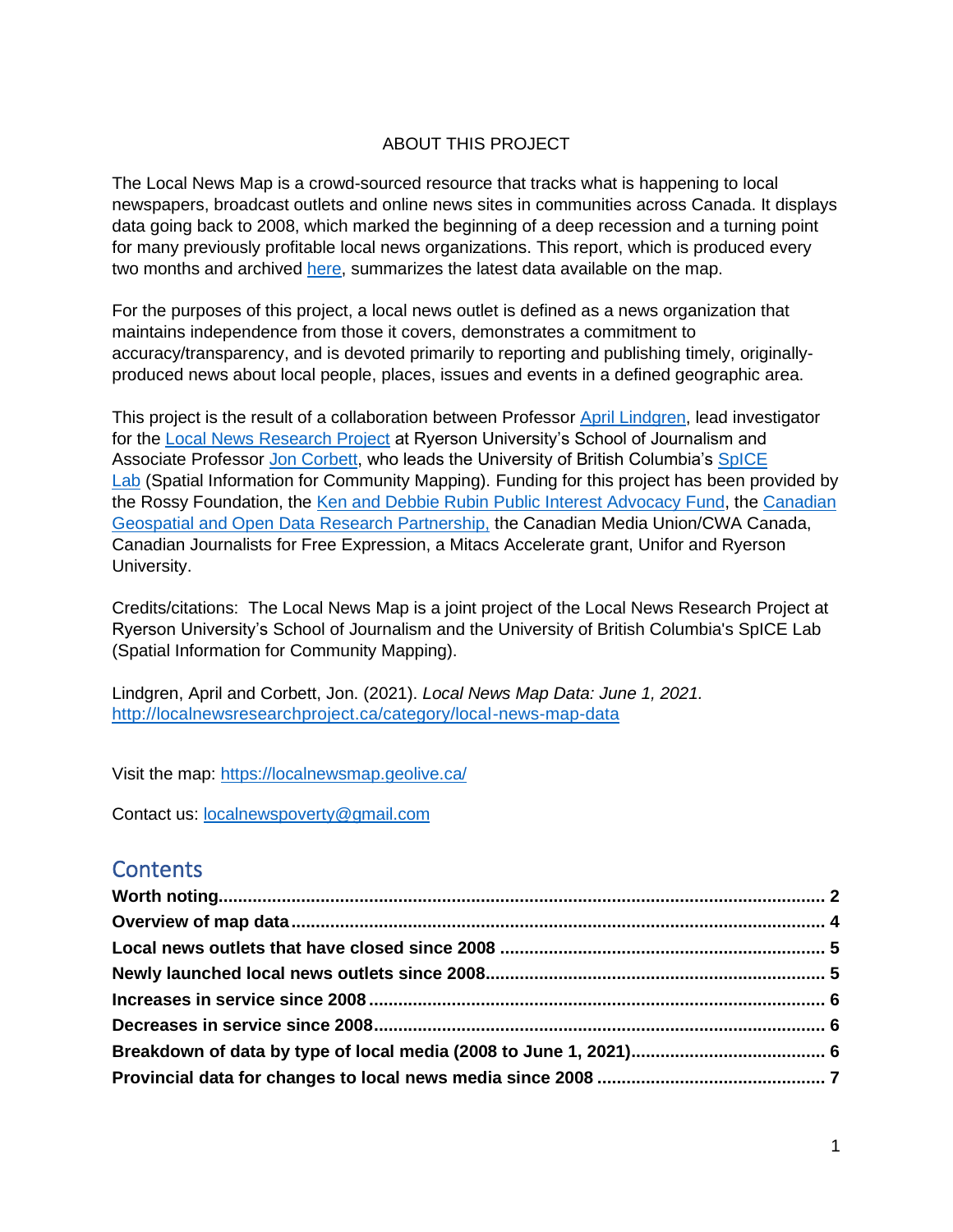# <span id="page-2-0"></span>Worth noting

<span id="page-2-1"></span>General

- between 2008 and June 1, 2021, a total of 447 news operations have closed in 322 communities across Canada
- community newspapers, which publish fewer than five times per week, account for most of the closings (344)
- 170 new local news outlets launched between 2008 and June 1, 2021, in 122 communities

Since the World Health Organization declared a global pandemic on March 11, 2020:

- 63 news outlets have permanently closed including one online news site, 10 private radio stations and 52 community newspapers that published fewer than five times per week
- 14 daily newspapers have cut one or more print editions
- 5 community newspapers have shifted completely online
- 26 new local news outlets have launched four radio stations, seven community newspapers and 15 online news sites
- 12 community newspapers closed in Manitoba (Glacier Media closed four in September and Postmedia closed eight in May)
- 10 community newspapers closed in Alberta (Great West Newspapers merged 10 local newspapers into three regional newspapers between the end of March and early April 2020)
- 12 community newspapers closed in Atlantic Canada. One independent newspaper closed in March 2020 and SaltWire Network announced the permanent closing of 11 newspapers in March 2021, one year after they were temporarily shut down.

For additional information on the pandemic's impact on media in Canada, including changes that to date have been labelled temporary, visit the [COVID-19 Media Impact Map for Canada.](https://localnewsresearchproject.ca/covid-19-media-impact-map-for-canada/)

Since the last Local News Map update on April 1, 2020:

- 5 new markers representing changes to local news media were added to the map
- One of those changes occurred in 2009, one in 2012, one in 2017, and two in 2021
- All 5 of the new markers represent newly launched news outlets (three online news sites and two private TV stations)
- Three of the news organizations that experienced changes were located in Ontario and two were in Quebec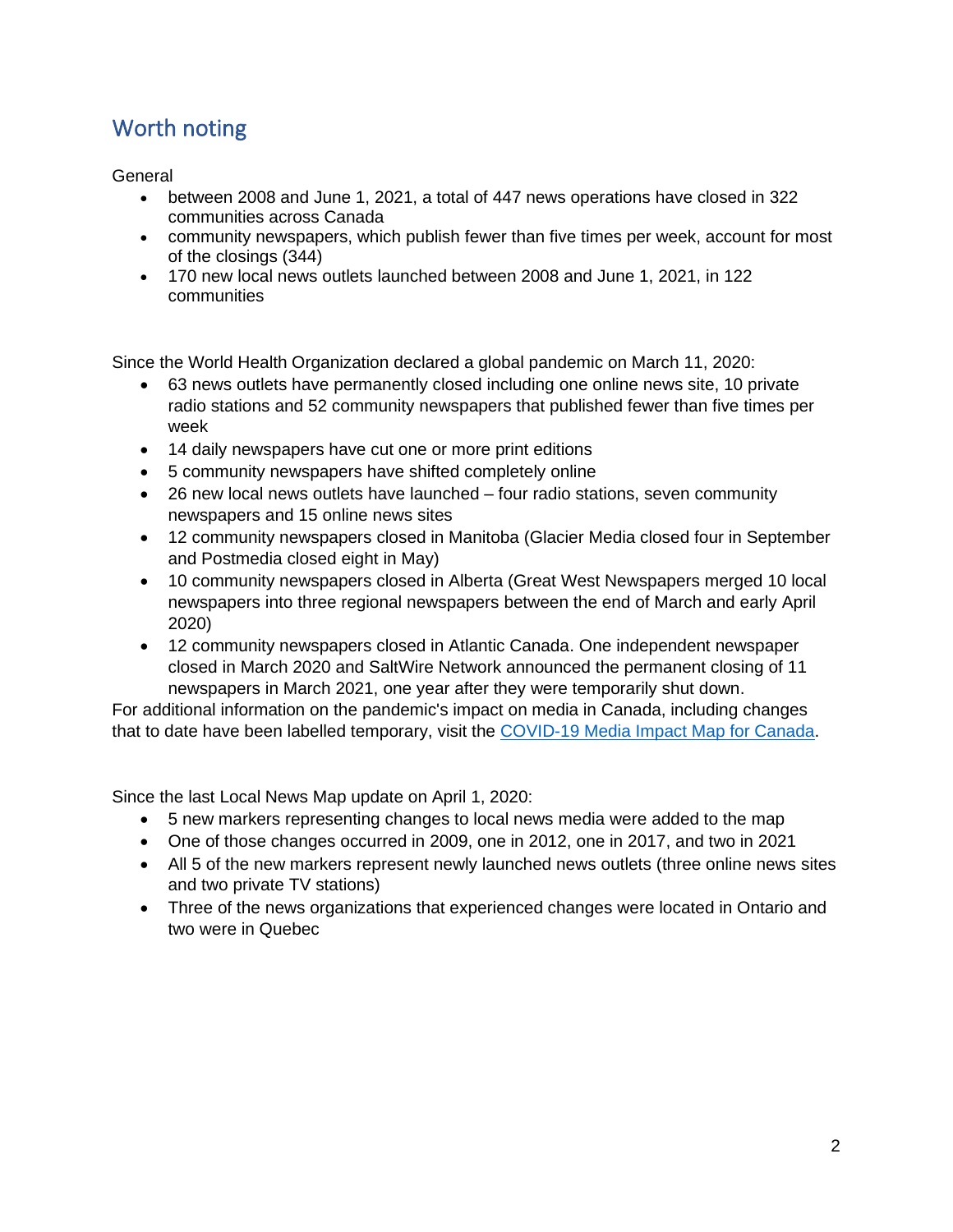# Local News Map data

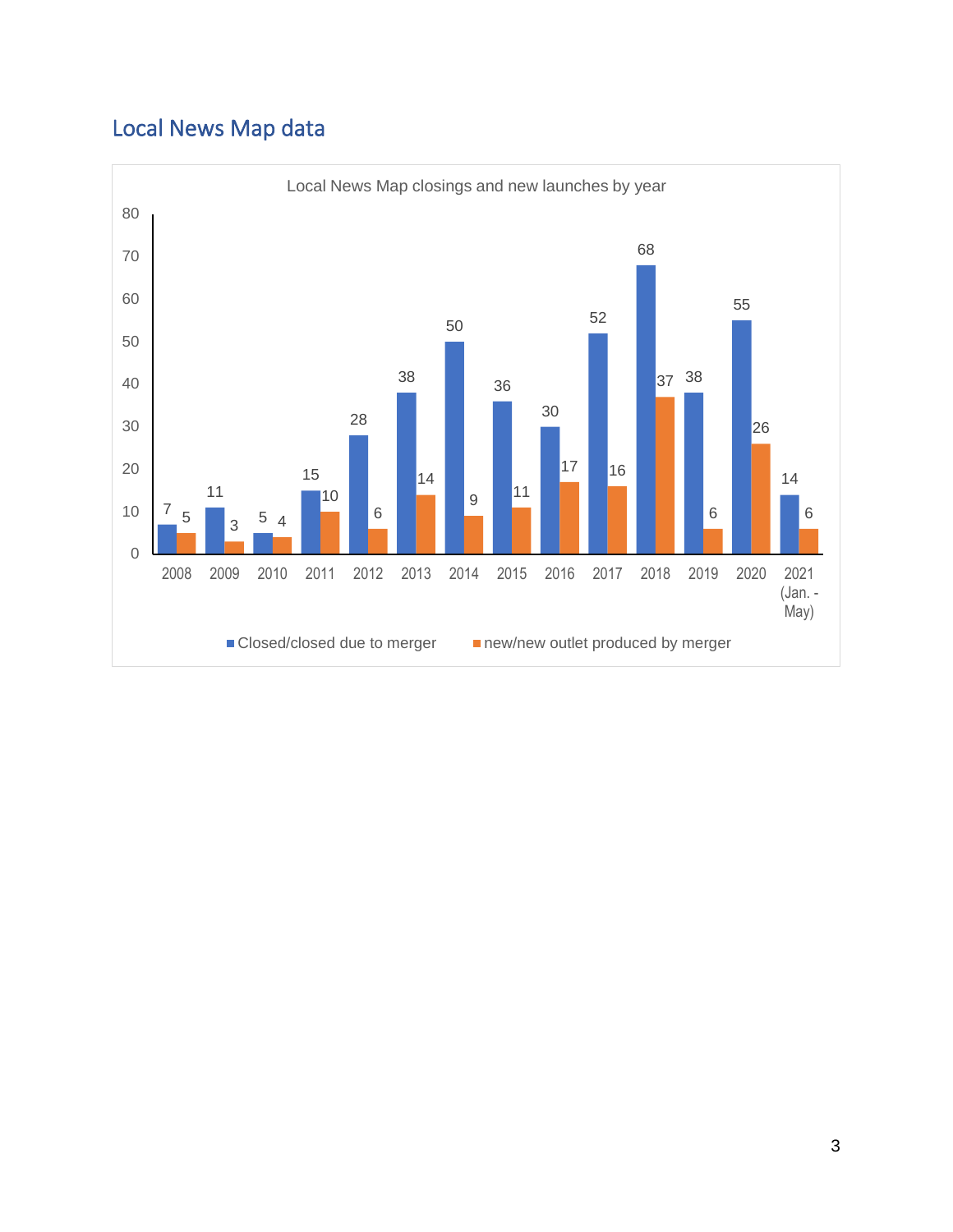### Overview of map data

The map displayed a total of 774 markers representing changes to local news outlets of all types between 2008 and June 1, 2021.

| Breakdown of all markers by |                                           |     |  |  |  |
|-----------------------------|-------------------------------------------|-----|--|--|--|
|                             | type of change that occurred:             |     |  |  |  |
|                             | closed                                    | 345 |  |  |  |
|                             | closed due to<br>merger                   | 102 |  |  |  |
|                             | daily (free) becomes<br>a community paper | 3   |  |  |  |
|                             | daily becomes a<br>community paper        | 10  |  |  |  |
|                             | decrease in service                       | 97  |  |  |  |
|                             | increase in service                       | 21  |  |  |  |
|                             | new                                       | 138 |  |  |  |
|                             | new outlet produced<br>by merger          | 32  |  |  |  |
|                             | shifted to online                         | 26  |  |  |  |
|                             |                                           |     |  |  |  |



| Breakdown of all markers by |     |  |  |
|-----------------------------|-----|--|--|
| type of media:              |     |  |  |
| community paper             | 451 |  |  |
| daily paper - free          | 34  |  |  |

| daily paper - paid | 59  |
|--------------------|-----|
| online             | 109 |
| radio - private    | 42  |
| radio - public     | 11  |
| TV - private       | 40  |
| TV - public        | 28  |

ownership<sup>1</sup>: Independent owners<sup>2</sup> 166 Postmedia 86 Black Press 43 Transcontinental 38 Metroland 37 Torstar 35 Glacier Media 34 SaltWire Network 29 Sun Media 29 CBC/Radio-Canada 28 Bell Media 25 Rogers Media 17 Great West Newspapers 16 Quebecor 16 Star News Inc. 12

Breakdown of all markers by

<sup>1</sup>Only owners associated with more than 10 markers are listed except in the case of independent owners

Village Media 11 Other 152

<sup>2</sup>Owners with fewer than 3 media properties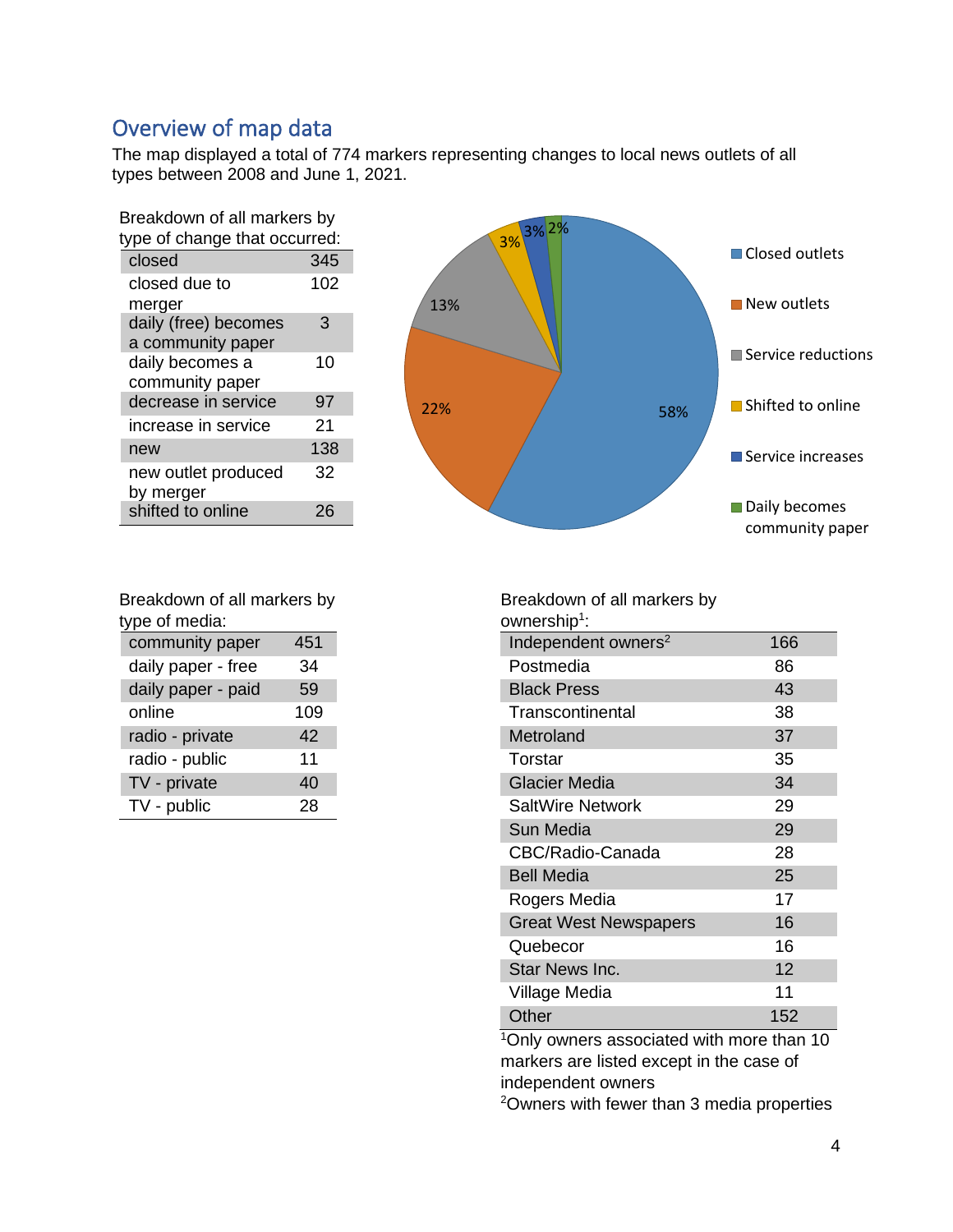### <span id="page-5-0"></span>Local news outlets that have closed since 2008

Total number of closings: 447 (345 direct closings + 102 closings due to mergers) Number of communities where a local news outlet has closed: 322

| Breakdown of closings by type |     |  |  |  |
|-------------------------------|-----|--|--|--|
| of media:                     |     |  |  |  |
| community paper               | 344 |  |  |  |
| daily paper - free            | 27  |  |  |  |
| daily paper - paid            | 13  |  |  |  |
| online                        | 21  |  |  |  |
| radio - private               | 25  |  |  |  |
| radio - public                | 6   |  |  |  |
| $TV$ – private                | 11  |  |  |  |
| $TV$ – public                 |     |  |  |  |

| Breakdown of closings by ownership <sup>1</sup> : |     |  |  |  |
|---------------------------------------------------|-----|--|--|--|
| Independent owners <sup>2</sup>                   | 70  |  |  |  |
| Postmedia                                         | 57  |  |  |  |
| Transcontinental                                  | 34  |  |  |  |
| <b>Black Press</b>                                | 32  |  |  |  |
| <b>Glacier Media</b>                              | 28  |  |  |  |
| Sun Media                                         | 25  |  |  |  |
| <b>SaltWire Network</b>                           | 24  |  |  |  |
| Metroland                                         | 23  |  |  |  |
| Torstar                                           | 22  |  |  |  |
| <b>Great West Newspapers</b>                      | 13  |  |  |  |
| Star News Inc.                                    | 11  |  |  |  |
| Other                                             | 108 |  |  |  |
| $10$ nly ownere accociated with more than $10$    |     |  |  |  |

<sup>1</sup>Only owners associated with more than 10 markers are listed except in the case of independent owners

<sup>2</sup>Owners with fewer than 3 media properties

### <span id="page-5-1"></span>Newly launched local news outlets since 2008

Total number of markers representing new outlets: 170 (138 new outlets + 32 new outlets produced by mergers)

Number of communities where a new local news outlet has been launched: 122

| Breakdown of new outlets by<br>media type: |    |  |  |  |
|--------------------------------------------|----|--|--|--|
| community paper                            | 64 |  |  |  |
| daily paper - free                         | 1  |  |  |  |
| online                                     | 81 |  |  |  |
| radio – private                            | 11 |  |  |  |
| radio - public                             | 3  |  |  |  |
| $TV$ – private                             | 5  |  |  |  |
| $TV$ – public                              | 5  |  |  |  |

| Breakdown of new outlets by ownership <sup>1</sup> : |    |
|------------------------------------------------------|----|
| Independent owners <sup>2</sup>                      | 78 |
| Torstar                                              | 10 |
| <b>Village Media</b>                                 | 10 |
| Metroland                                            | 7  |
| Rogers Media                                         | 6  |
| <b>Bell Media</b>                                    | 5  |
| <b>Black Press</b>                                   | 5  |
| CBC/Radio-Canada                                     | 4  |
| <b>Glacier Media</b>                                 |    |
| <b>TVO</b>                                           | 4  |
| <b>Your Community Voice</b>                          |    |
| Other                                                |    |

<sup>1</sup>Only owners associated with more than 3 markers are listed except in the case of independent owners

2Owners with fewer than 3 media properties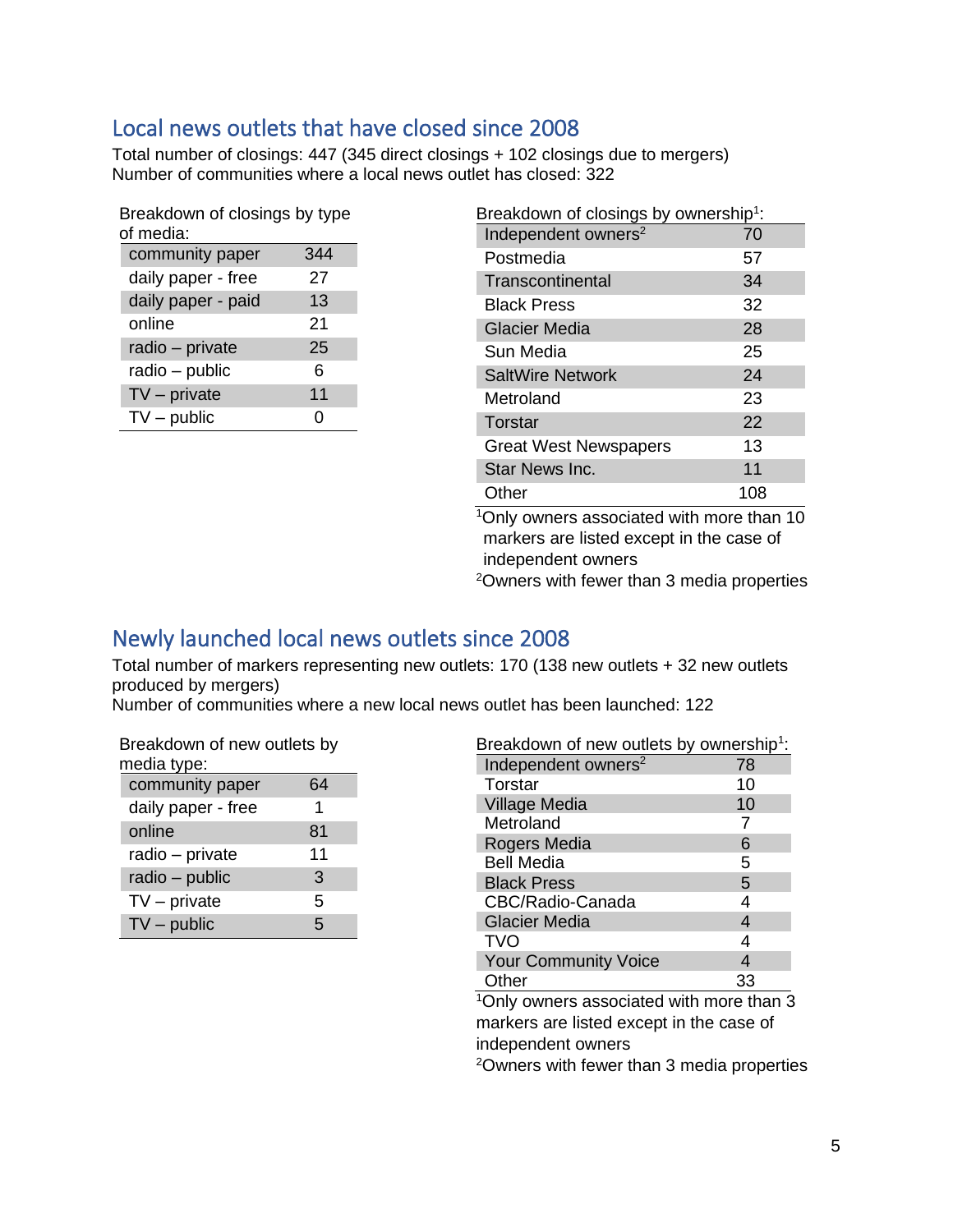### <span id="page-6-0"></span>Increases in service since 2008

Total number of service increases: 21 Number of affected communities: 19

| Breakdown of service increases by<br>type of media: |   |  |
|-----------------------------------------------------|---|--|
| community paper                                     | 2 |  |
| daily paper - free                                  | O |  |
| daily paper - paid                                  | 2 |  |
| online                                              | 7 |  |
| radio - private                                     | 0 |  |
| radio - public                                      | 1 |  |
| TV - private                                        | 8 |  |
| TV - public                                         |   |  |

Note: Examples of service increases include longer local newscasts, the launch of a new local news program, increased frequency of publication for newspapers

### <span id="page-6-1"></span>Decreases in service since 2008

Total number of service reductions: 97 Number of affected communities: 52

| Breakdown of service reductions |    |  |  |  |
|---------------------------------|----|--|--|--|
| by type of media:               |    |  |  |  |
| community paper                 | 19 |  |  |  |
| daily paper - free              | 2  |  |  |  |
| daily paper - paid              | 31 |  |  |  |
| online                          | Ω  |  |  |  |
| radio - private                 | 6  |  |  |  |
| radio - public                  | 1  |  |  |  |
| TV - private                    | 16 |  |  |  |
| TV - public                     | 22 |  |  |  |

Note: Examples of service decreases include shorter newscasts or fewer print editions per week for newspapers

## <span id="page-6-2"></span>Breakdown of data by type of local media (2008 to June 1, 2021)

#### **NEWSPAPERS**

• Total number of markers representing changes at newspapers: 544

*Closings*

- Total number of newspapers that have closed: 384 (282 direct closings + 102 closings due to mergers)
- Number of communities where newspapers have closed: 300

#### *Launches*

- Total number of markers representing newly launched newspapers: 65 (33 new outlets + 32 new outlets produced by mergers)
- Number of communities where new newspapers have launched: 60

*Community newspaper markers on the map (published fewer than five times per week)* 

- Total number of community newspaper markers: 451
- Total number of community newspapers that have closed: 344 (245 direct closings + 99 closings due to mergers)
- Number of communities affected by the closing of a community paper: 282
- Total number of new community newspapers: 64 (32 new outlets + 32 new outlets produced by mergers)
- Number of communities where a new community paper has launched: 60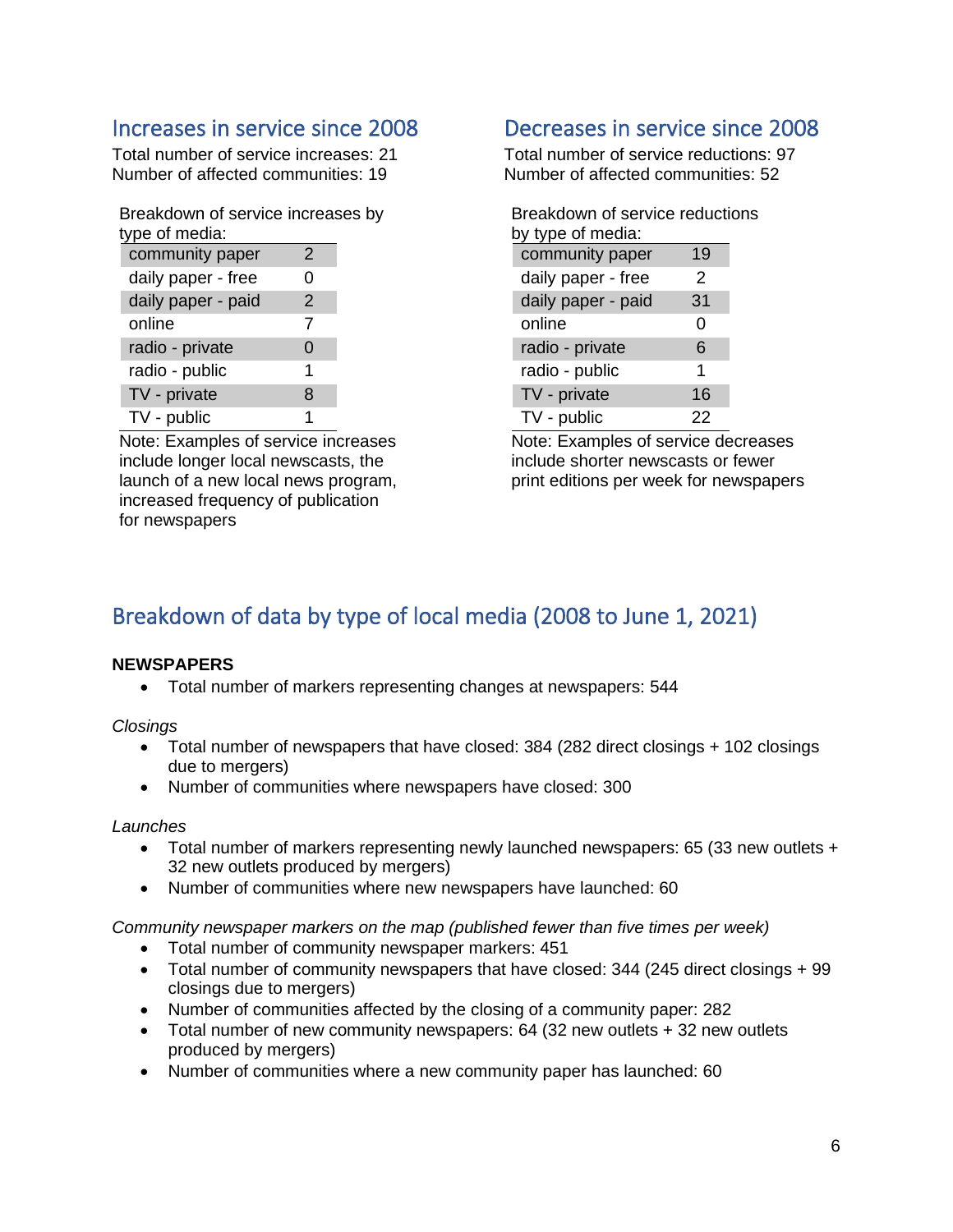#### **DIGITAL NEWS SITES**

- Total number of markers representing changes at online news sites: 109
- Total number of newly launched online news sites: 81
- Total number of closed online news sites: 21
- Total number of online news sites service increases: 7

#### **RADIO**

- Total number of markers representing changes at radio stations: 53
- Total number of new radio stations: 14
- Total number of closed radio programs: 31
- Total number of radio station service reductions: 7
- Total number of radio station service increases: 1

#### **TELEVISION**

- Total number of markers representing changes to television stations: 68
- Total number of new TV stations: 10
- Total number of closed TV stations: 11
- Total number of TV station service reductions: 38
- Total number of TV station service increases: 9

#### <span id="page-7-0"></span>Provincial data for changes to local news media since 2008

| <b>Province/territory</b>    | <b>Number of</b><br>closings/<br>closings<br>due to<br>mergers | <b>Number of</b><br>new/new<br>outlets due<br>to merger | <b>Number of</b><br>service<br>reductions | <b>Number of</b><br>service<br><b>increases</b> | Total # of<br>markers |
|------------------------------|----------------------------------------------------------------|---------------------------------------------------------|-------------------------------------------|-------------------------------------------------|-----------------------|
| Alberta                      | 56                                                             | 21                                                      | 14                                        | 0                                               | 91                    |
| <b>British Columbia</b>      | 73                                                             | 30                                                      | 16                                        | $\overline{2}$                                  | 121                   |
| Manitoba                     | 23                                                             | 5                                                       | 5                                         |                                                 | 34                    |
| <b>New Brunswick</b>         | 11                                                             | 6                                                       |                                           | 1                                               | 19                    |
| Newfoundland and<br>Labrador | 20                                                             | $\overline{0}$                                          | 3                                         | $\overline{0}$                                  | 23                    |
| <b>Northwest Territories</b> | $\overline{2}$                                                 |                                                         |                                           | 1                                               | 5                     |
| Nova Scotia                  | 22                                                             | 9                                                       | 4                                         | $\overline{2}$                                  | 37                    |
| Nunavut                      | $\overline{0}$                                                 | 0                                                       | $\Omega$                                  | 0                                               | $\overline{0}$        |
| Ontario                      | 133                                                            | 79                                                      | 51                                        | 9                                               | 272                   |
| <b>Prince Edward Island</b>  | $\overline{0}$                                                 | $\Omega$                                                | $\overline{2}$                            | $\overline{0}$                                  | $\overline{2}$        |
| Quebec                       | 73                                                             | 13                                                      | 33                                        |                                                 | 120                   |
| Saskatchewan                 | 34                                                             | 6                                                       | $\overline{4}$                            | $\overline{4}$                                  | 48                    |
| Yukon                        | 0                                                              | 0                                                       | 2                                         | 0                                               | $\overline{2}$        |
| Canada (total)               | 447                                                            | 170                                                     | 136                                       | 21                                              | 774                   |

Breakdown of changes to local news outlets by province/territory